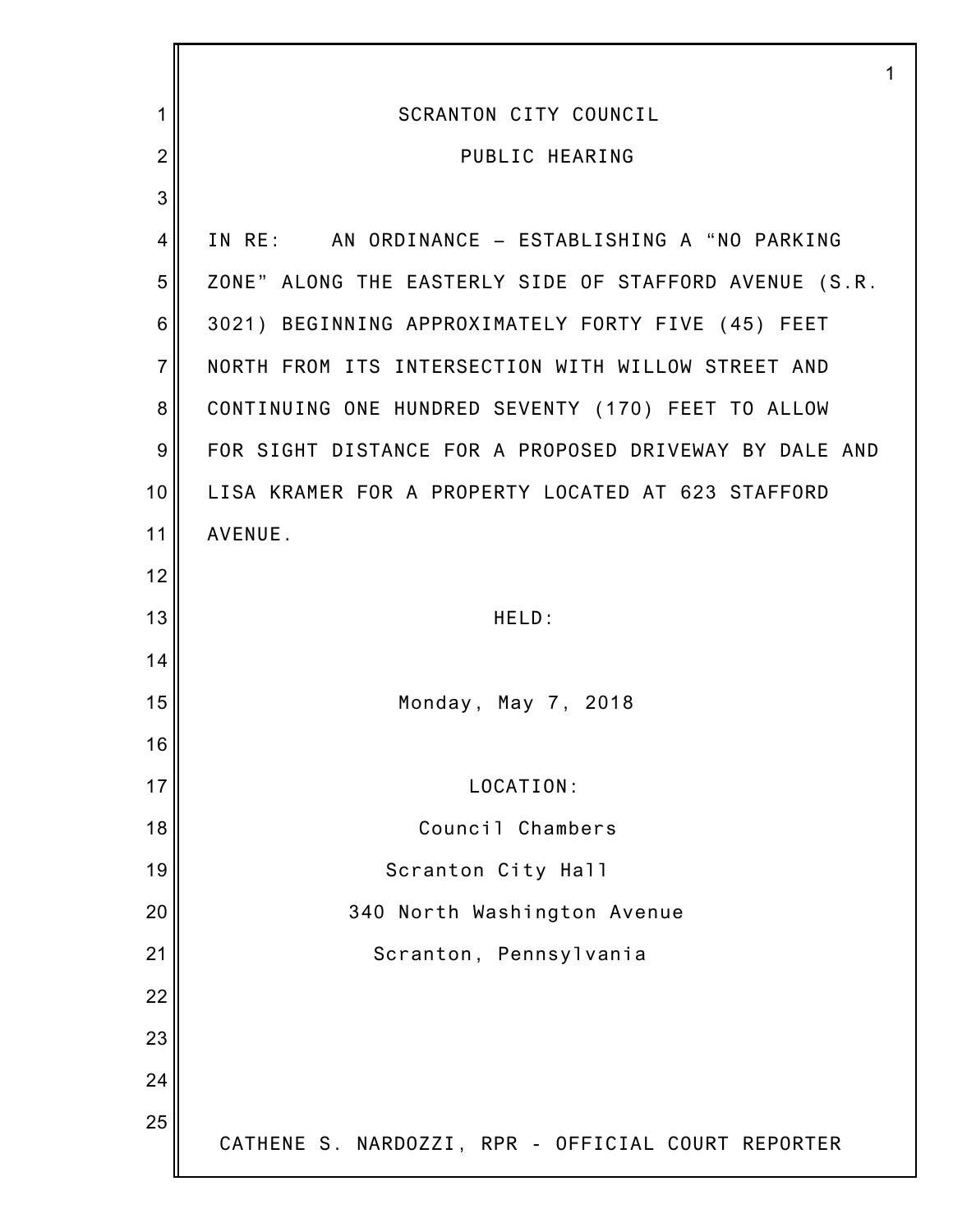| 1               |                                           |
|-----------------|-------------------------------------------|
| $\overline{2}$  | CITY OF SCRANTON COUNCIL:                 |
| $\mathbf{3}$    |                                           |
| $\overline{4}$  | PATRICK ROGAN, PRESIDENT<br>(Not present) |
| 5               | TIM PERRY, VICE-PRESIDENT                 |
| 6               | WAYNE EVANS                               |
| $\overline{7}$  | WILLIAM GAUGHAN                           |
| 8               | <b>KYLE DONAHUE</b>                       |
| 9               |                                           |
| 10              | LORI REED, CITY CLERK                     |
| 11              | JEANNIE DAVIDSON, SECRETARY               |
| 12              | AMIL MINORA, SOLICITOR                    |
| 13              |                                           |
| 14              |                                           |
| 15              |                                           |
| 16              |                                           |
| 17              |                                           |
| 18              |                                           |
| 19              |                                           |
| $\overline{20}$ |                                           |
| 21              |                                           |
| $\overline{22}$ |                                           |
| 23              |                                           |
| 24              |                                           |
| 25              |                                           |
|                 |                                           |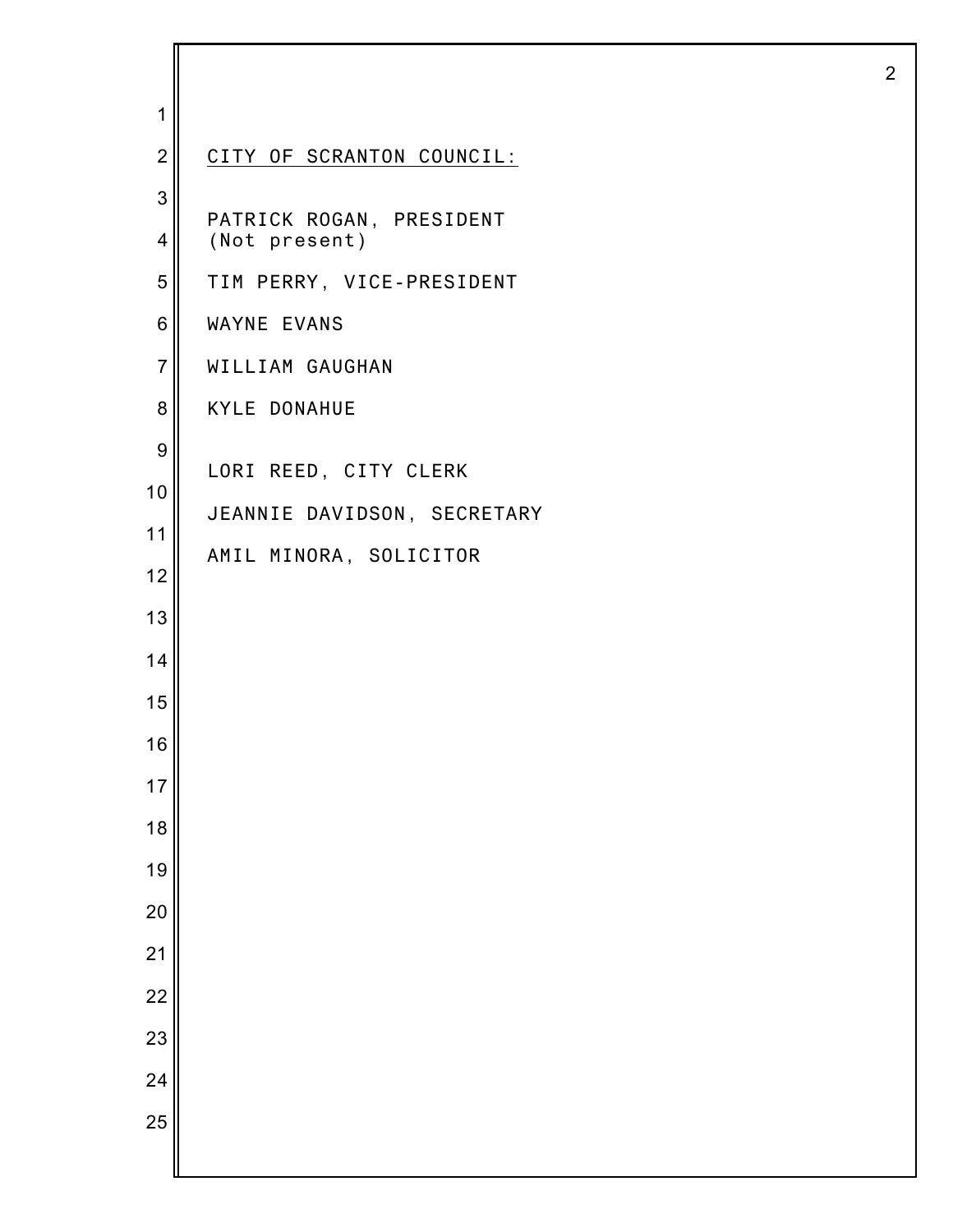|                | 3                                            |
|----------------|----------------------------------------------|
| 1              | MR. PERRY: I'd like to call this             |
| $\overline{2}$ | public hearing to order. Roll call, please.  |
| 3              | MS. DAVIDSON: Mr. Perry.                     |
| 4              | MR. PERRY: Here.                             |
| 5              | MS. DAVIDSON: Mr. Donahue.                   |
| 6              | MR. DONAHUE: Here.                           |
| $\overline{7}$ | MS. DAVIDSON: Mr. Evans.                     |
| 8              | MR. EVANS: Here.                             |
| 9              | MS. DAVIDSON: Mr. Gaughan.                   |
| 10             | MR. GAUGHAN: Here.                           |
| 11             | MS. DAVIDSON: Mr. Rogan.                     |
| 12             | MS. REED: The purpose of said                |
| 13             | public hearing is to hear testimony and      |
| 14             | discuss the following: AN ORDINANCE -        |
| 15             | ESTABLISHING A "NO PARKING ZONE" ALONG THE   |
| 16             | EASTERLY SIDE OF STAFFORD AVENUE (S.R. 3021) |
| 17             | BEGINNING APPROXIMATELY FORTY FIVE (45) FEET |
| 18             | NORTH FROM ITS INTERSECTION WITH WILLOW      |
| 19             | STREET AND CONTINUING ONE HUNDRED SEVENTY    |
| 20             | (170) FEET TO ALLOW FOR SIGHT DISTANCE FOR A |
| 21             | PROPOSED DRIVEWAY BY DALE AND LISA KRAMER    |
| 22             | FOR A PROPERTY LOCATED AT 623 STAFFORD       |
| 23             | AVENUE.                                      |
| 24             | MR. PERRY: There are no names on             |
| 25             | the sign-in sheet, is there anybody who      |
|                |                                              |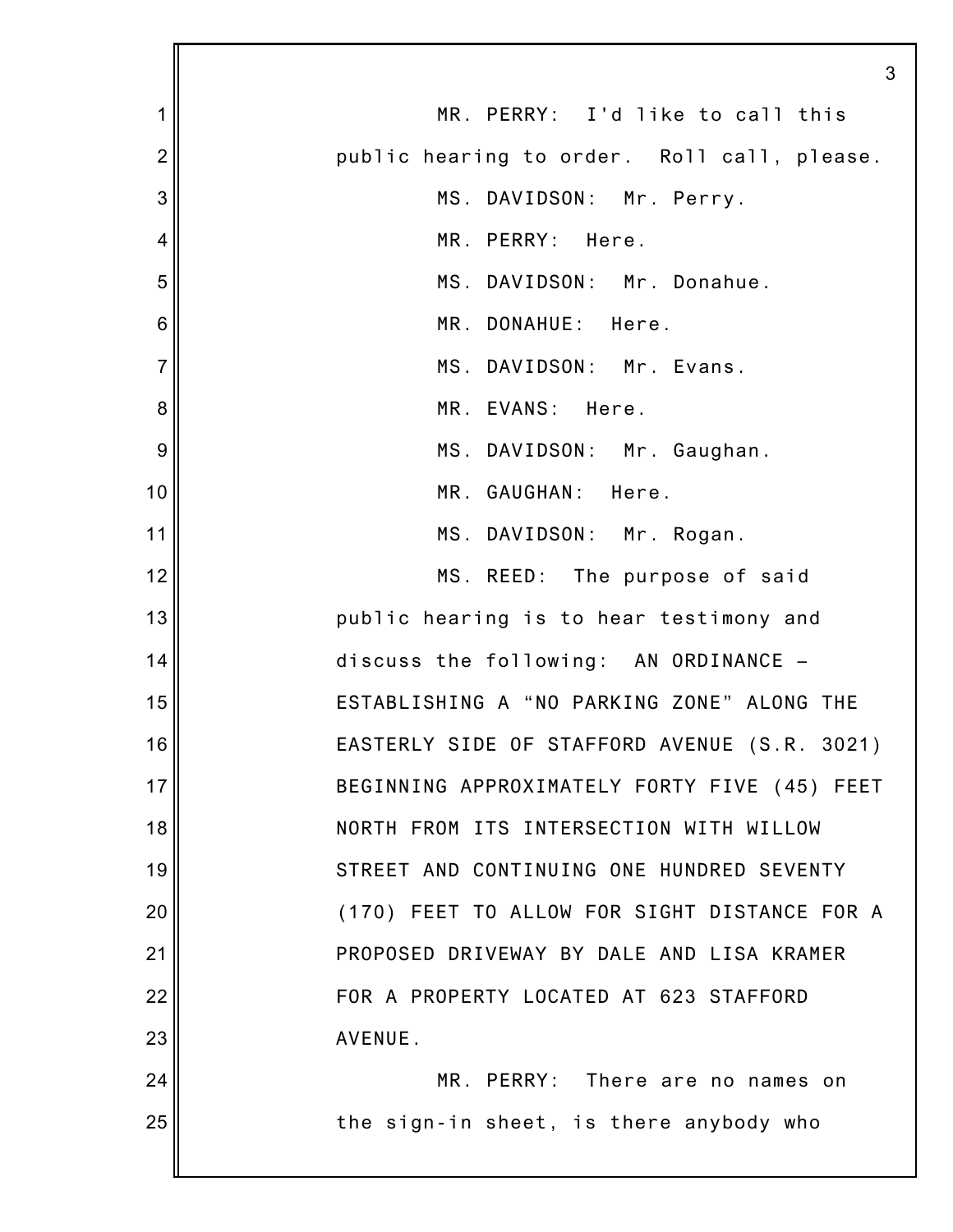|                  | $\overline{4}$                          |
|------------------|-----------------------------------------|
| $\mathbf 1$      | would like to address counsel on this   |
| $\overline{2}$   | matter? If there is no one, I call this |
| 3                | public hearing adjourned.               |
| $\overline{4}$   |                                         |
| 5                |                                         |
| $6\phantom{1}6$  |                                         |
| $\overline{7}$   |                                         |
| $\boldsymbol{8}$ |                                         |
| $\overline{9}$   |                                         |
| 10               |                                         |
| $11$             |                                         |
| $12$             |                                         |
| 13               |                                         |
| 14               |                                         |
| 15               |                                         |
| 16               |                                         |
| 17               |                                         |
| 18               |                                         |
| 19               |                                         |
| 20               |                                         |
| 21               |                                         |
| $\overline{22}$  |                                         |
| 23               |                                         |
| 24               |                                         |
| 25               |                                         |
|                  |                                         |